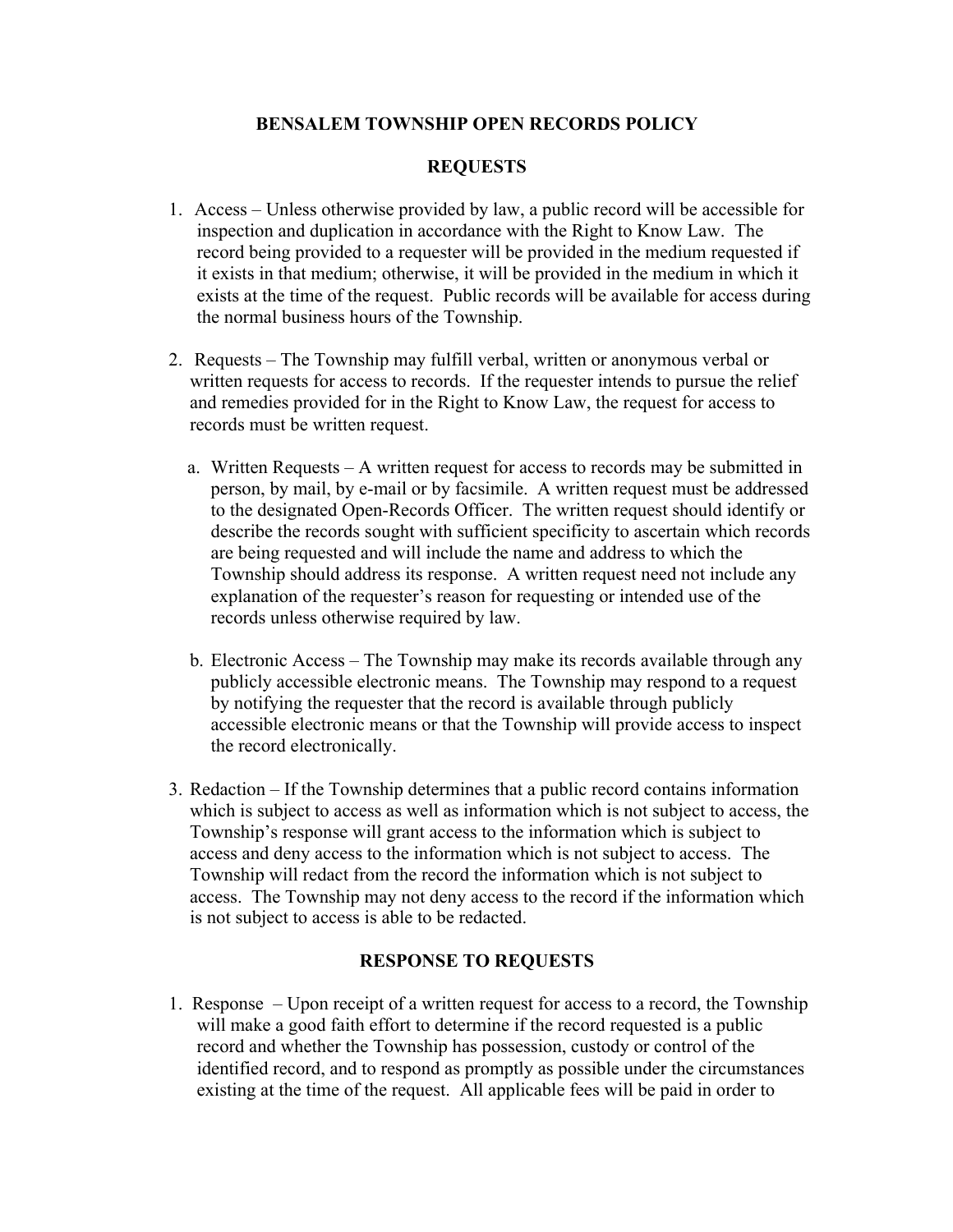receive access to the record requested. The time for response will not exceed five business days from the date the written request is received by the Open-Records Officer. If the Township fails to send the response within five business days of receipt of written request for access, the written request for access will be deemed denied.

- a. Extension of time Upon receipt of a written request for access, the Open-Records Officer may determine the request may not be completed within the 5 day time limit. A letter will be sent to the requester with an anticipated completion date.
- b. Denial If the Township's response is a denial of a written request for access, whether in whole or in part, the denial will be issued in writing and will include:
	- A description of the record requested.
	- The specific reasons for the denial, including a citation of supporting legal authority, if available.
	- The typed or printed name, title, business address, business telephone number and signature of the Open-Records Officer who is issuing the denial.
	- Date of the response.
	- The procedure to appeal the denial under the Rights to Know Law.
- c. Certified Copies When a request for a record is granted the Township will, upon request, provide the requester with a certified copy of the record if the requester pays the applicable fees.

### **APPEALS**

 1. Filing of Appeal – If a written request for access to a record is denied or deemed denied, the requester may file an appeal with the Office of Open Records within 15 business days of the mailing date of the Township's response or within 15 business days of a deemed denial. The appeal will state the grounds upon which the requester asserts that the record is a public record and will address any grounds stated by the Township for delaying or denying the request. The Office of Open Records will assign an appeals officer to review the denial.

#### **FEES**

- 1. Fee Limitations
	- a. Photocopy Fee a photocopy is either a single-sided copy or one-sided of a double-sided black and white copy of a standard 8.5" x 11" page. The set fee for a photocopy is .25 cents per page.